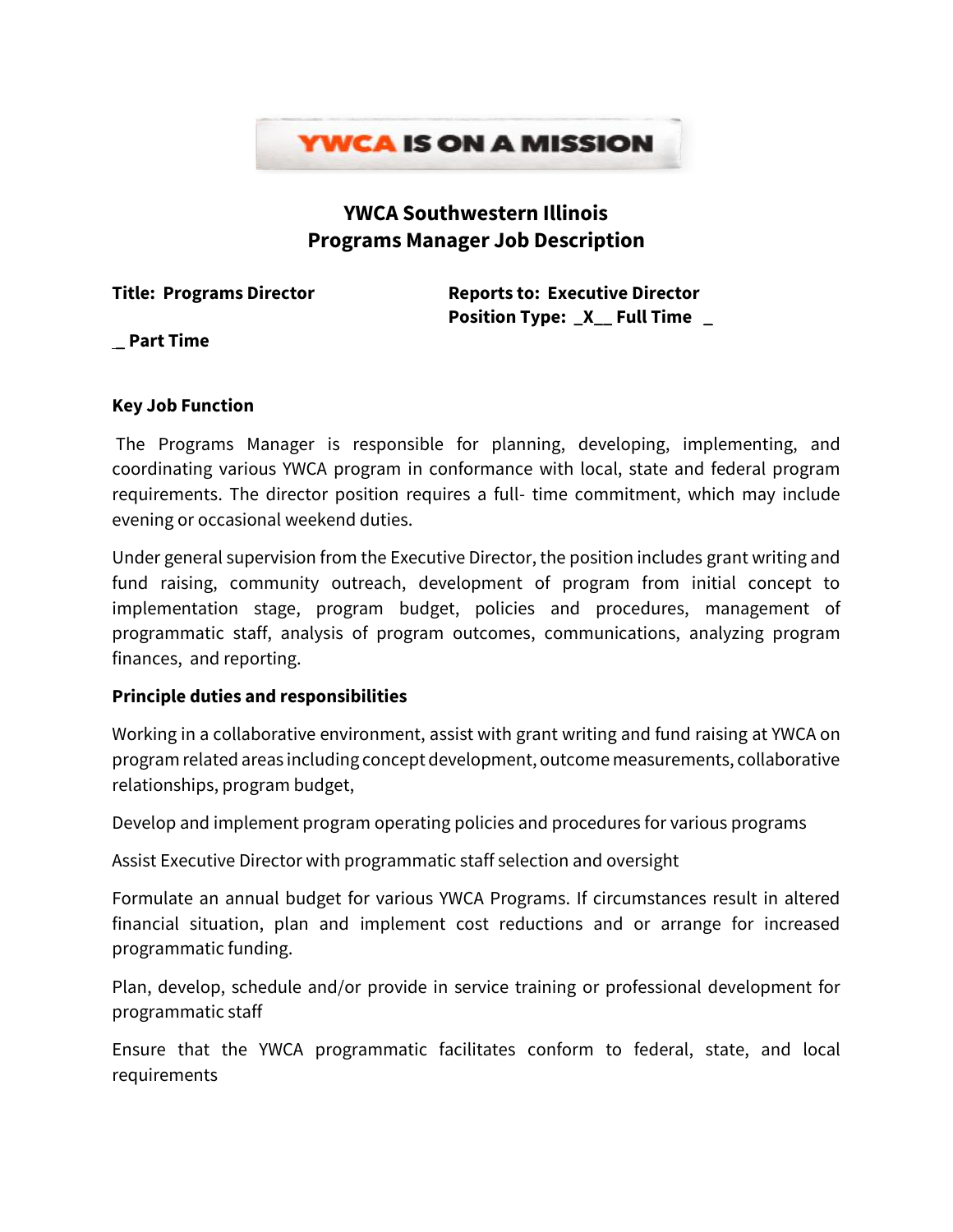Develop assessment tools (formal and informal) to review performance of various program; make recommendations for policies and procedures to ensure growth and continued development of program and participants; and provide reports to parents, YWCA staff and other entities on program performance, activities and outcome measures.

Coordinate with child protection service agencies to ensure the safety and well-being of children when appropriate.

Maintain collaborative relationships with organizations and other entities to forge strong community partnerships and enhance YWCA programs.

Conduct marketing campaigns to promote various YWCA programs.

Maintain relations with parents and prospective clients, school district personnel and others involved in the delivery of the programs or events.

Maintain active social media presence for various program.

Coordinate the development of budgets, annual fee schedule, procurement of supplies and materials, and expenditure of related expenses.

Review attendance sheets and other programmatic data weeklyensuring adequate staffing for sites.

Ensure that the YWCA program physical facilities comply with local, state and federal laws and are safe and appropriate for participants.

Maintain knowledge of local, state and federal laws regarding safety requirements.

Management of disciplinary process, including documentation in files of any performance related issues.

Conduct site visits twice a month week at each location.

#### **Job Requirements:**

- Valid driver's license and reliable transportation.
- State mandated criminal background check.

#### **Education Requirements**

• Minimum requirement Associates Degree-- Bachelor's degree preferred

#### **Key Competencies**

• Planning and organizing